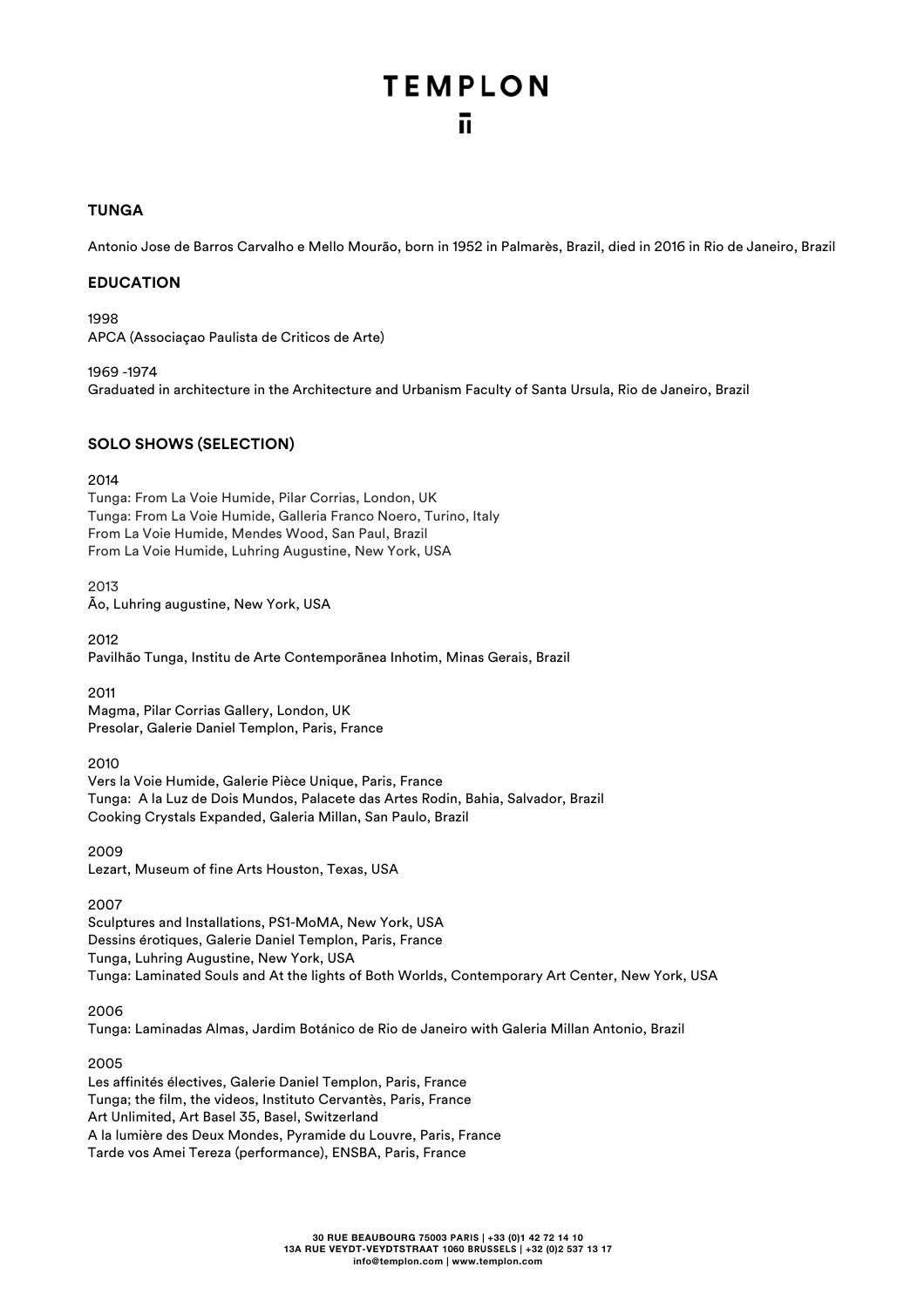#### 2004

Tunga: Elective Affinities, Christophe Grimes Gallery, Santa Monica USA The Elective Affinities and Laminosas Animae, Galerie André Millan, San Paulo, Brazil Quimera, Cannes Film Festival, short film competition, Cannes, France

## 2003

La Belle et la Bête, Galerie Daniel Templon, Paris, France

#### 2002

Tunga, Luhring Augustine Gallery, New York, USA Tunga: Nociferatu, Chappelle du Centre de la Vieille Charité, Marseille, France

#### 2001

Christophe Grilmes Gallery, Los Angeles, CA, USA Wideranging Survey, MARCO (Museum of Contemporary Art), Monterrey, Mexico Tunga, Galerie Nationale du Jeu de Paume, Paris, France Resgate (Rescue), Centro Cultural Banco do Brasil, Brasilia, Brazil Assalto, Centro cultural Banco de Brasil, Brasilia, Brazil CAPC, Musée d'Art contemporain de Bordeaux, Bordeaux, France

#### 1999

Christophe Grilmes Gallery, Los Angeles, CA, USA Galeria de Arte Luisa Strina, San Paulo, Brazil Galeria Millan, San Paulo, Brazil Centro Recoleta, Buenos Aires, Argentina Museo Nacional de Bellas Artes and MAM, Rio de Janeiro, Brazil

### 1998

Tunga 1977-1997, A Sunrey, Museo Alejandro Otero, Caracas, Venezuela Phoenix Art Museum, Phoenix, USA True Rouge, Luhring Augustine Gallery, New York, USA

### 1997

Luhring Augustine Gallery, New York, USA Tunga: 1977-1997, Bard College – Center for Curatorial Studies, Annandale on Hudson, New York, USA Tunga: 1977-1997 MOCA Miami, Florida, USA

## 1996

Galeria de Arte Luisa Strina, San Paulo, Brazil

### 1994

Galeria de Arte Luisa Strina, San Paulo, Brazil Galeria de Andre Millan, San Paulo, Brazil Galeria Paulo fernandes, Rio de Janeiro, Brazil The Contemporary (Simon Watson), New York, USA

### 1992

Galeria Millan, San Paulo, Brazil Sero te Amavi, Galeria Saramenha, Rio de Janeiro, Brazil Antigas Minucias, Galleria Lê & Marilia, San Paulo, Brazil

### 1991

Preliminares do Palindromo Incesto and Sero te Amavi, Galeria Millan, San Paulo, Brazil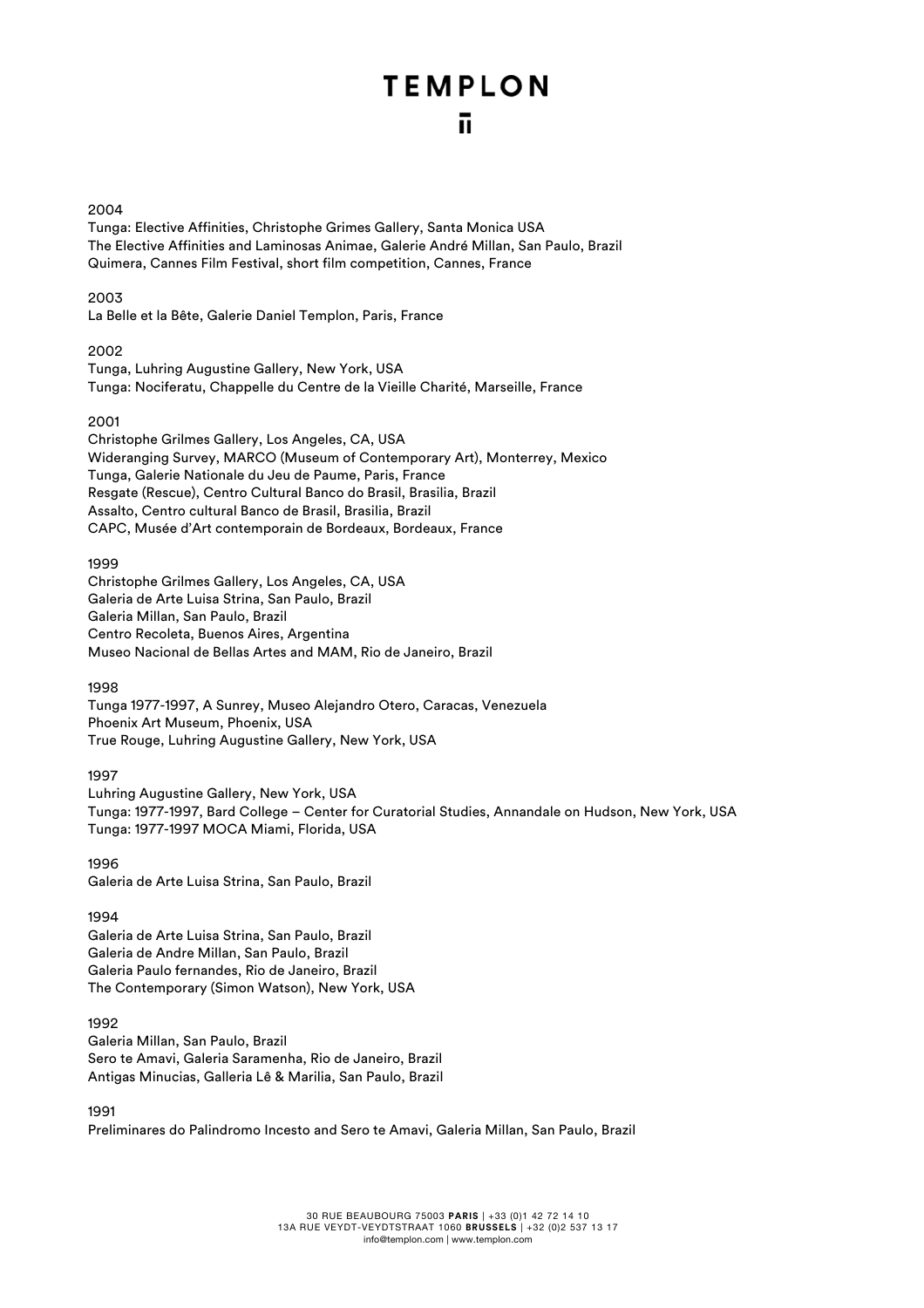## **TEMPLON** ñ

1990 The Third Eye Centre, Glasgow, Scotland Interceptions, The Power Plant, Toronto, Canada (installation) Pulitzer Art Gallery, Amsterdam, Netherlands

1989 Whitechapel Gallery, London, UK (installation) Option 37: TUNGA, Museum of Contemporary Art, Chicago, USA (installation) Galeria Paulo Klabin, Rio de Janeiro, Brazil

1986 Museu de Arte UFMT, Cuiabá, Brazil

1985 Gabinete de Arte Raquel Arnaud, San Paulo, Brazil Galeria Saramenha, Rio de Janeiro, Brazil

1984 Arte Brasileira Atual: 1984, Galeria de Arte UFF, Niteróis, Brazil

1982 Centro Cultural Candido Mendes, Rio de Janeiro, Brazil

1981 Gabinete de Arte Raquel Arnaud, San Paulo, Brazil

1980 Camera Incantate, Palazzo Reale, Milan, Italy

Espaço ABC (Arte Brasileira Contemporânea), Rio de Janeiro, Brazil

1979 Centro Cultural Candido Mendes, Rio de Janeiro, Brazil Nucleo de Arte Contemporânea, Joao Pessoa, Brazil

1976 Galeria de Arte Luisa Strina, San Paulo, Brazil

1975 Museu de Arte Moderna, Rio de Janeiro, Brazil

1974

Museu de Arte Moderna, Rio de Janeiro, Brazil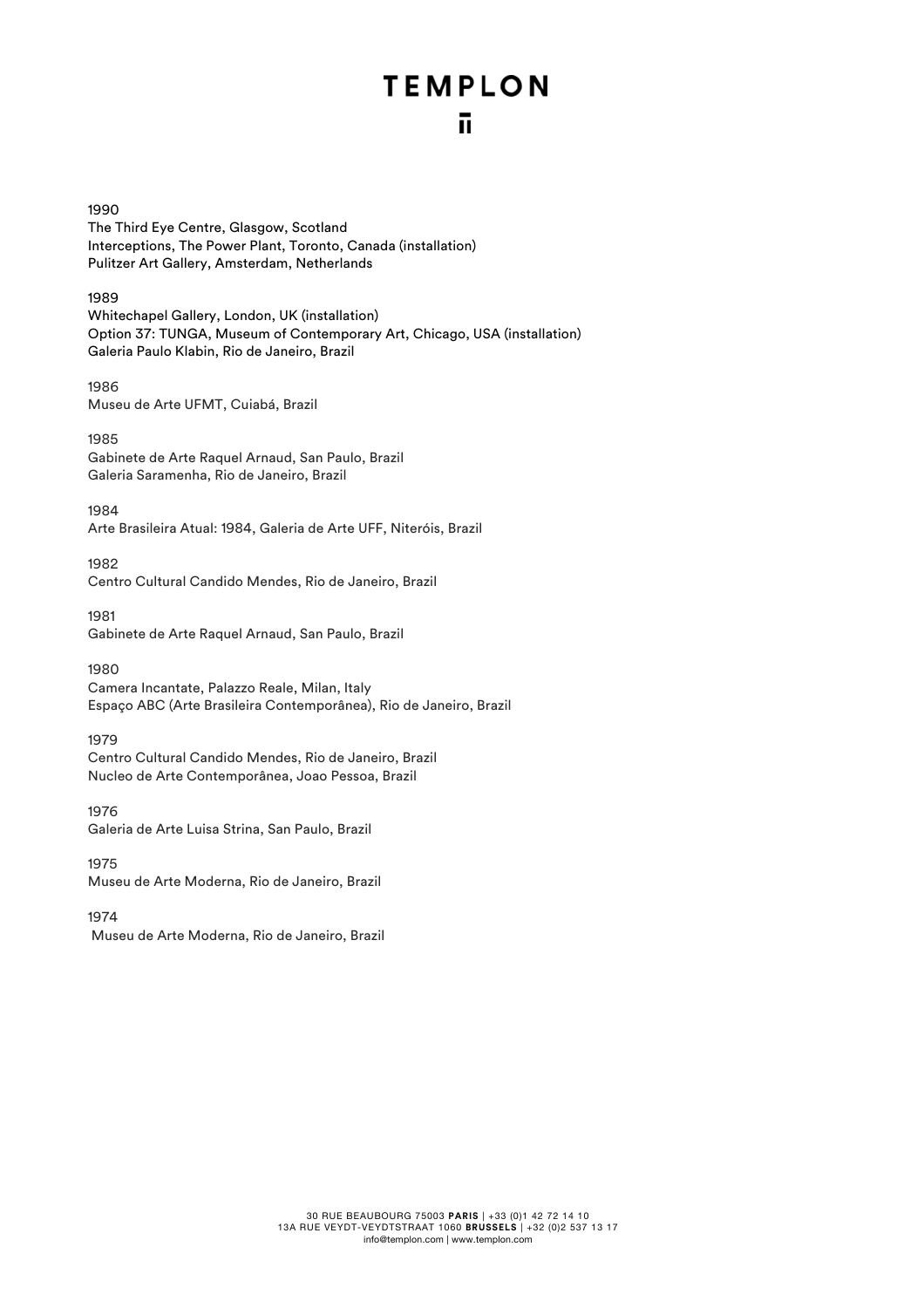## **GROUP EXHIBITIONS (SELECTION)**

### 2015

Inside, Palais de Tokyo, Paris, France Contingent Beauty: Contemporary Art from Latin America, Museum of Fine Arts, Houston, Texas, USA

### 2014

Imagine Brazil, Musée d'Art contemporain de Lyon, Lyon, France Made By… Feito por Brasileiros, Ciade Matarazzo, San Paulo, Brazil La línea continua, Blanton Museum of Art, Austin, Texas, USA Bloodflames Revisited, Paul Kasmin Gallery, New York, USA Made by Brazilians…Creative invasions, Cidade Matarazzo, San Paulo, Brazil

## 2013

Sexe, Argent et Pouvoir, Maison Particulière, Belgique Imagine Brazil, Astrup Fearnley Museet, Oslo, Norway Brasliana: Installations from 1960 to the Present, Schirn Kunsthalle, Frankfurt, Germany Order, Chaos, and the Space Between: Contemporary Latin American Art from Diane and Bruce Halle Collection, Phoenix Art Museum, Arizona, USA

### 2010

Transformation, Museum of Contemporary Art Tokyo, Tokyo, Japan Twenty Five, Luhring Augustine, New York, New York, USA

## 2009

Cooking Chrystals, 3rd Moscow Biennale of Contemporary Art, Garage Center for Contemporary Art, sept. 25th - oct. 25th, 2009 Moscow, Russia, 3rd Moscow Biennale of Contemporary Art, The Garage Center for Contemporary Art, Moscow, Russia 32 Pieces: The Art of Chess, Reykjavik Art Museum, Reykjavik, Iceland Objects of Value, The Miami Art Museum, Miami, Florida, USA

## 2008

Arte no es Vida: Actions by Artists of the Americas, 1960-2000, El Museo del Barrio, New York, USA Arte no es Vida: Actions by Artists of the Americas, 1960-2000, Museo Carillo Gil, Mexico City, Mexico Arte no es Vida: Actions by Artists of the Americas, 1960-2000, Museo Amparo, Puebla, Mexico Arte no es Vida: Actions by Artists of the Americas, 1960-2000, Museo de Arte del Banco de la Republica Biblioteca Luis Angel Arango, Bogota, Colombia

Pivot Points Part 2: New Mythologies, Museum of Contemporary Art Miami, Florida, USA

## 2007

The 80s: A Topology, Museu Serralves: Museu de arte Contemporãnea, Porto, Portugal The harder you look. Works on paper, 25 April – 31 May, Eleni Koroneou Gallery, Athens, Greece

## 2006

The Art of Chess, Gary Tatintsian Gallery, Moscow, Russia

## 2005

Itau Cultural, Rio de Janeiro, Brazil Art Basel 36, Art Unlimited, Basel, Switzerland (installation)

### 2004

Fotografia e Esculture do Acervo do MAM: 1995-2004, MAM, San Paulo, Brazil CACI (Contemporary Art Center Inhotim), Inhotim, Minas Gerais, Brazil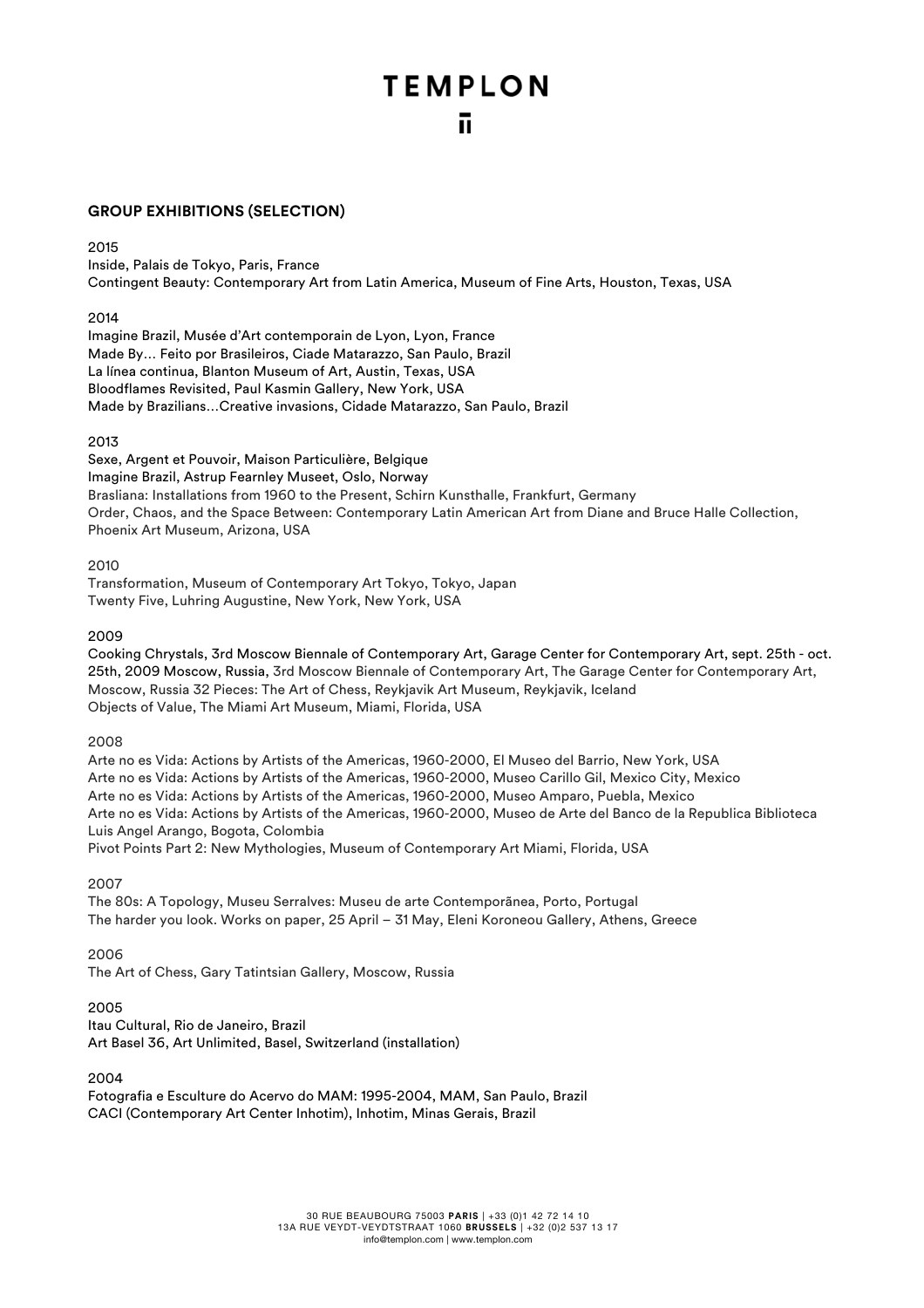### 2003

O Sal da Terra, Museo Valeo do Rio Doce, Vila Velha, Espirito Santo, Brazil (sculptures and installlation) Joia Brazil, MAM, Rio de Janeiro, Brazil (sculptures) Moderna Museet, Stockholm, Sweden (sculpture)

## 2002

Lucio Fontana- a otica do invisivel, CCBB, Rio de Janeiro RJ, Brasilia, San Paulo, Brazil (sculpture) Violença Paixao, MAM Rio de Janeiro, Rio de Janeiro and Porto Alegre, Brazil ( film installation) Liucido Nigredo y son Ombre, Art Unlimited, Art Basel 32, Basel Switzerland (installation), Switzerland

### 2001

Blind Mirror, Selections from a Contemporary Collection, Museu de Arte Moderna de San Paulo, Brazil Brazil Body & Soul, Solomon R. Guggenheim Museum, New York, USA Visiones del Sur, Museo Nacional Reina Sofia, palacio Velazquez, Madrid, Spain (performance EAA) The Passions, Biennal de Valencia, Valencia, Spain La Belle et la Bête, (installation), acquired permanently for the Peggy Guggenheim Collection, Venice, Italy Guggenheim Museum, NY, USA (sculpture) Miguel Rio Banco-Tunga, Brazil in Venezia/ Brazil in Venice, Palazzo Fortunaty, Peggy Guggenheim Collection, 49th Venice Biennale, Venice, Italy

## 2000

Biennal of Kwangju, South Chorea (installation, film) Spanning an Entire Ocean, Culturgest, Lisboa, Portugal Brazil 500 anos, XXth century module, Parque Ibirapuera, San Paulo, Brazil Biennale de Lyon, Lyon, France (installation) The Quiet in The Land, MAM Bahia, Salvador de Bahia, Brazil (projet, installation) Bernard Jacobson Gallery, London, UK (sculptures and installation) 500 years of Brazil, Fundaçao Calouste Gulbenkian, Lisboa , Portugal (scupture « Lezart I ») Fricciones, installation "A ô" Madrid, Spain Christopher Grimes gallery, Los Angeles, USA Untitled (Sculpture), Luhring Augustine, New York, USA

## 1999

Bienal do Mercosul, Porto Alegre, Brazil (installation) Brazilian Art form the Twentieth Century: collection Gilberto Chateaubriand », Museo Nacional de Bellas Artes, Buenos Aires, Argentina Amnesia, Bronx Museum of the Arts, New York, USA

## 1998

Etre Nature, Fondation Cartier pour l'art contemporain, Paris, France Tunga 1997-1997: A Sunrey, Museo Alejandro Otero, Caracas, Venezuela (sculptures, performance and drawings) Johnny Walker Price, Museu das Belas Artes, Rio de Janeiro, Brazil (performance) Special Rooms, Biennale Internationale, San Paulo, Brazil (performance) Luhring Augustine Gallery, New York USA Amnesia, Track 16 and Christopher Grimes Gammery, Santa Monica, USA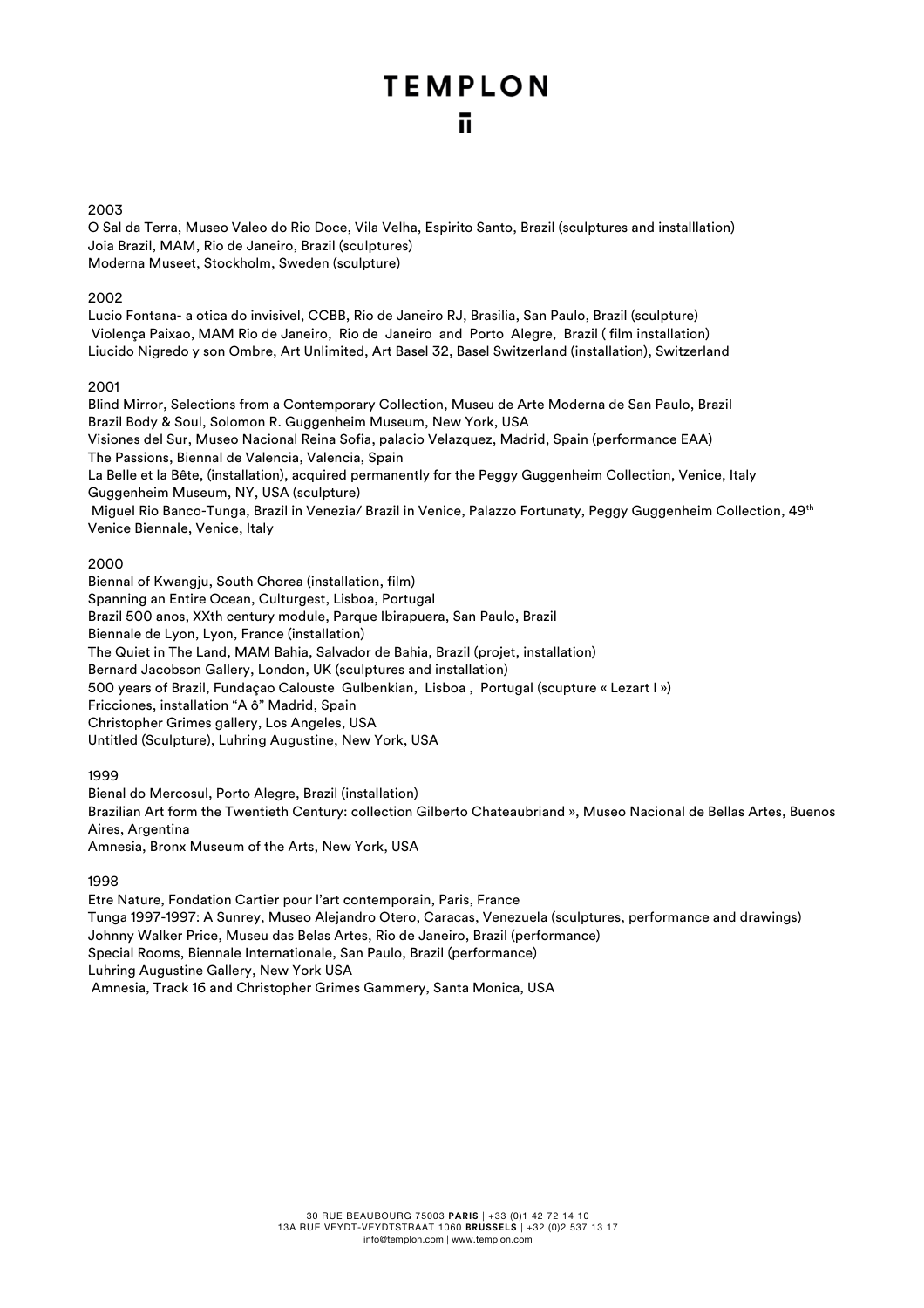#### 1997

20 years Sunrey, Annandale on Hudson, NY USA Ha Sopas (in collaboration with Artur Barrio) MAM Bahia, Bahia, Brazil Panorama de Arte Brasileira, MAM San Paulo, San Paulo, Brazil Documenta X, Kassel, Germany (performance and installation) Centro Cultural Itau and Brazilian Ministry of Culture, San Paulo, Brazil (performance) 30 Years of Tropicalia, MAM Bahia, Bahia, Brazil Panorama de Arte Brasileiira, MAM San Paulo, San Paulo, Brazil Museo Nacional de Bellas Artes, Rio de Janeiro, Brazil Six Brazilian Sculptors, Galeria RBI, Rio de Janeiro, Brazil Klima Global, Staatliche Kunstalle, Berlin, Germany Luhring Augustine, New York, USA From Brazil, Art in General, New York, USA Generique: Désordres, Galerie Nationale du Jeu de Paume

#### 1996

Avant-garde Walk in Soho, New York streets, New York, USA, MAM, Rio de Janeiro, Brazil (performance) Sin Fronteras: Arte Latinoamericano Actual, Museo Alejandro Otero, Caracas, Venezuela

#### 1995

Avant Garde Walk in Venice 1995, Venice streets, Italy Call it Sleep, Witte de With, Rotterdam, Netherlands Bienal del Barro, Museu de Arte de Caracas, Caracas Venezuela Espaço OX, San Paulo, Brazil

#### 1994

10th Bienal de la Habana, La Havana, Cuba (installation) 22nd Bienal International de San Paulo, Brazil (installation) Call it Sleep, Witte de Witte-Center for Contemporary Art, Rotterdam, Holland (sculpture) As Potências de orgânico, Museu do Açude, Rio de Janeiro, Brazil

### 1993

Latin American Artists of the Twentieth Century, MoMA, New York, USA (installation) Body to Earth, Fisher Gallery, Los Angeles, USA Lateinamerikanische Kunst in 20. Jahrhundert, Ludwig Museum, Köln, Germany (installation) Second Tyne International Exhibition of Contemporary Art, Newcastle, England (installation) Emblemas do Corpo; O Nu Na Arte Moderna Brasieira, Centro Cultural Banco do Brasil, Rio de Janeiro, Brazil Um olhar sobre Joseph Beuys, Museu de Arte de Brasilia, Brazil

### 1992

Arte Amazonia, Museu de Arte Moderna do Rio de Janeiro, Rio de Janeiro, Brazil (installation) Artistas Latinoamericanos del siglo XX, Estacion Plaza de Armas, Sevilla, Spain (installation) Klima Global, Staatliche Kunsthalle, Berlin, Germany (installation) *Ha Sopas*, with Arthur Barrio, Fundacao Finep, Paco Imperial, Rio de Janeiro, Brazil Museu de Arte Moderna, Salvador de Bahia, Brazil *True rouge is the colour that my baby wore*, Rio de Janeiro, Brazil

### 1991

Viva Brazil Viva, Kulturhusset, Stockholm, Sweden (installation) Désordres, Galerie Nationale du Jeu de Paume, Paris, France (installation)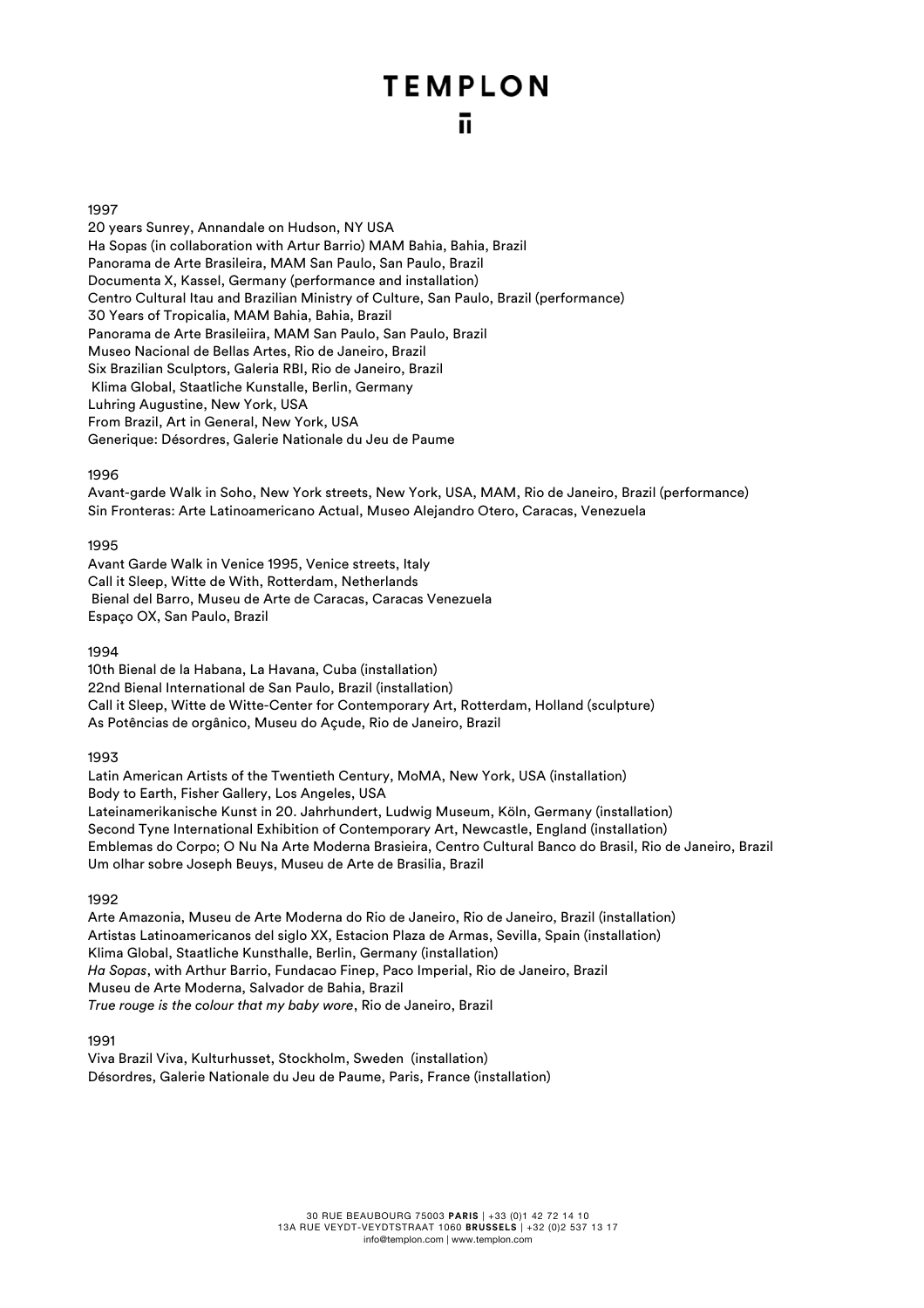#### 1990

U ABC, Funndacao Calouste Gulbenkian, Lisboa, Portugal (installation) Transcontinental, Cornerhouse, Manchester, England (installation) Transcontinental, Cornerhouse, Manchester, UK Prêmio Brasilia de Artes Plásticas, Museu de Arte de Brasilia, Brazil

#### 1989

Lezarts and Through, (with Cildo Meireles), Kanaal Art Foundation, Kortrijk, Belgium (installation) Stedelijk Museum, Amsterdam, Netherlands Gabinete de Raquel Arnaud, San Paulo, Brazil *Nossos anos oitenta*, Casa de Cultura Laura Alvim, Rio de Janeiro, Brazil Galeria ARCO, San Paulo, Brazil Galeria Saramenha, Rio de Janeiro, Brazil

### 1988

Museu de Arte Contemporânea, Campinas, San Paulo, Brazil Do Objecto ao Desenho, Galeria Gilberto Chateaubriand, Rio de Janeiro, Brazil Ponto para 21, Rio Design Center, Rio de Janeiro, Brazil Painting Degree Zero, Terne Gallery, New York, USA

1987

Modernidad: Art Brésilien du 20ème Siècle, Musée d'Art Moderne de la Ville de Paris, Paris, France Imaginários Singulares – 19a Biennale Internacional de San Paulo, San Paulo, Brazil Ao Colecionador, Museu do Arte Moderna de Rio de Janeiro, Brazil 1083 C, Galeria de Arte UF, Niterói, Brazil

1986

Trienal Latino americana de Arte Sobre Papel, Buenos Aires, Argentina Museu de Arte Do Rio Grande do Sul, Porto Alegre, Brazil

1985

Escultura 85, Museo Ambiental de Caracas, Venezuela Transvanguarda e Cultura, Museu de Arte Moderna, Rio de Janeiro, Brazil Homenagem a Mara Leontina, Petite Galerie, Rio de Janeiro, Brazil Contemporary Art of Brazil, Hara Museum of Contemporary Art, Tokyo, Japan

1984

GB Arte, Rio de Janeiro, Brazil First Salao de Arte da Universidade Federal Fluminese, Niterói, Brazil Uma Luz Sobre a Cidade, Galeria de Arte UFF, Niterói, Brazil

1983

3000 m3, Espaço Cultural Sergio Porto, Rio de Janeiro, Brazil Coleçao SULAMERICA Seguros, Sugar Loaf, Rio de Janeiro, Brazil

1982

Coleçao Gilberto Chateaubriand, Museu de Arte Moderna de San Paulo, Brazil Coleçao Gilberto Chateaubriand, Museu de Arte Moderna de Rio de Janeiro, Brazil Venice Biennial, Brazilian Pavilion, Venice, Italy

1981 16th International Biennial of San Paulo, Brazil